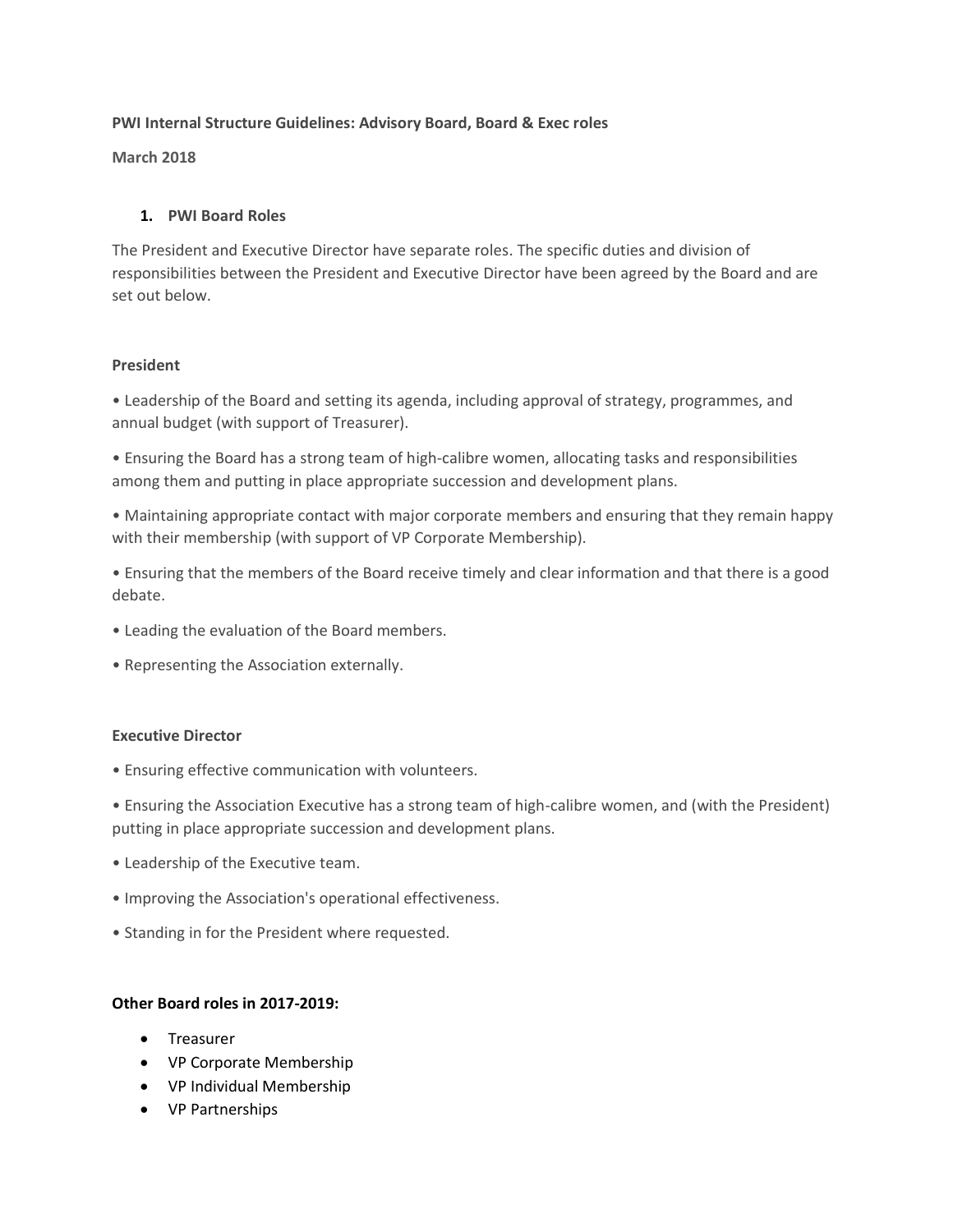# • VP Marketing & Communication

Job descriptions are available on the website.

# 2. **PWI Non-Board roles:**

a. **Advisory Board**

## **Chairwoman of the Advisory Board**

The Chairwoman provides a sounding board for the President and supports her in the delivery of her objectives. The Chairwoman is available to Board or Executive members, if they have concerns which the normal channels have failed to resolve or which would be inappropriate to raise with the President. She also leads the evaluation of the President on behalf of the members.

## **Members of the Advisory Board**

The members of the Advisory Board are available to constructively challenge and scrutinise the performance of the Board and the Chairwoman. They provide the institutional memory and history of the association.

The members of the Advisory Board may also form the Nomination Committee to interview potential candidates for the board.

### **Process**

The Advisory Board currently meets once a year, in addition to meetings of the Nomination Committee.

## b. **Executive Committee**

The Executive Committee is chaired by the Executive Director.

### **Members of the Executive Committee**

The members of the Executive are responsible for the day–to–day running of the association and for implementing operational plans for individual programmes or areas of competence (e.g. Communication).

Programme Directors should draw up an annual plan of activities for discussion with and approval by the Board.

Further information is set out in the articles of association (available to members on [website\)](https://www.pwi.be/Governance).

## 3. **Board activities during the year**

The following matters are dealt with by the Board:

- Association strategy: Mission, values, objectives
- Annual accounts & budget
- Membership strategy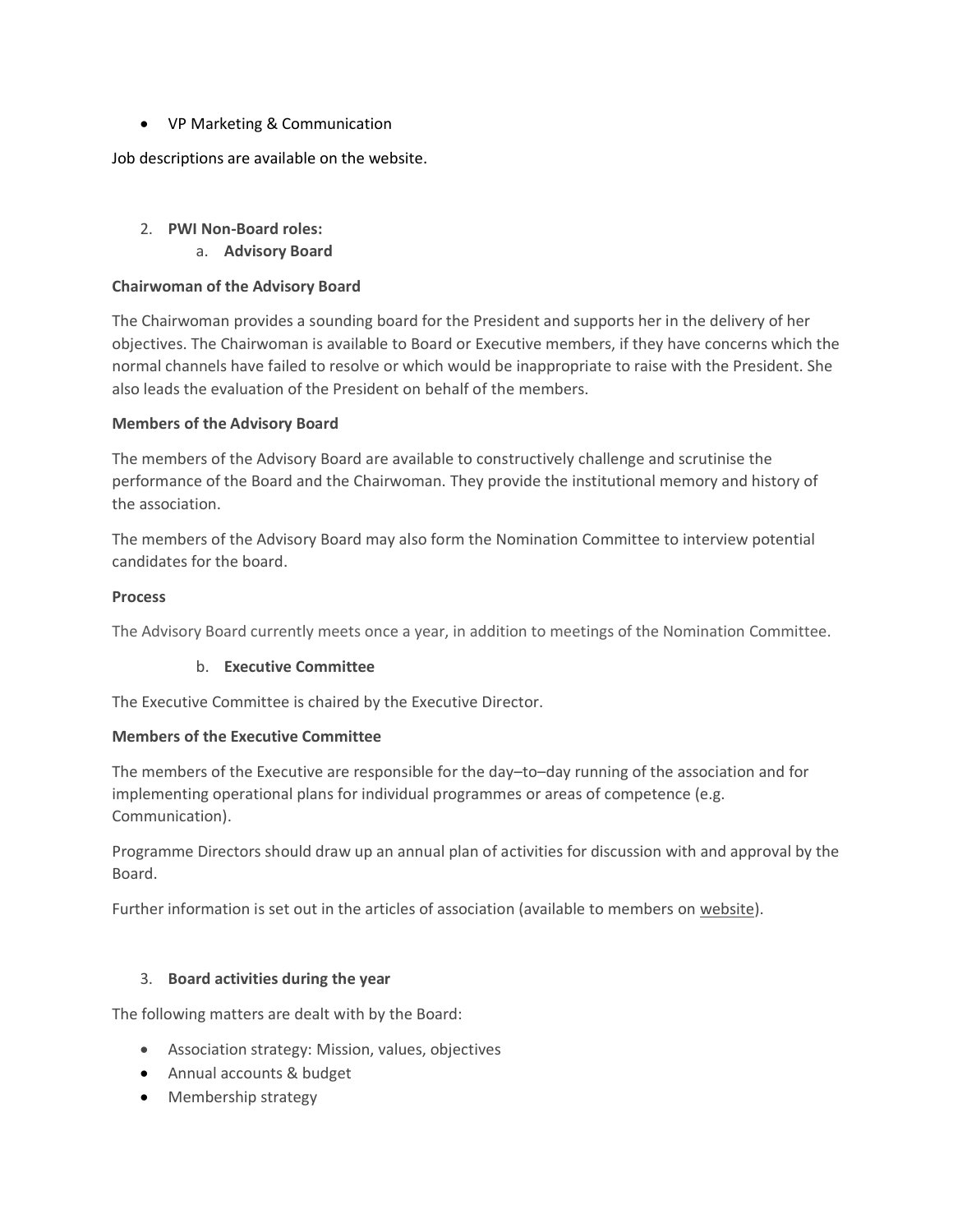- Relationship with PWN Global
- Establishment of new programmes (as part of Association strategy)
- Decisions re: resource priorities

The Board meets monthly. In advance of each Board meeting, an agenda is circulated (with additional papers where appropriate) so that directors have sufficient time to review and arrive at the meeting fully prepared.

Standard items for each meeting are:

- Approval of minutes & review of progress on action points from the last meeting
- Reports from individual Board members and
- Report back from the Executive Committee.

The Board has a rolling agenda which sets matters to be considered throughout the year. The Board gives its attention to each area in turn so that a strong understanding of the Association is maintained. The usual schedule is as follows:

- Approval of annual accounts (after December year end)
- Preparation of AGM (held in March / April)
- Membership review (retention, recruitment, marketing) (in June / July)
- Planning of activities (in September / October for following calendar year)
- Strategic review (bi-annual)

An email with action points agreed should be circulated after each Board meeting.

Other decisions are delegated to the Executive Committee.

## **4. Advisory Committee activities during the year**

The members of the Advisory Board form the Nomination Committee, responsible for approving candidates for appointment at the AGM.

Advisory Board members may provide advice and support to Board members during their term of office. They are available to help the Board develop proposals on strategy, membership, the PWN Global relationship and outreach on request.

Possible areas which could be developed in future include: the addition of skills in sales & marketing, and in engaging men in gender balanced leadership. The skills required may vary as the Board membership changes. Consideration should therefore be given to rebalancing the membership of the Advisory Board on a more regular basis.

## 5. **Executive Committee activities during the year**

The following matters are dealt with by the Executive Committee: sub-committees may be formed for the different areas: